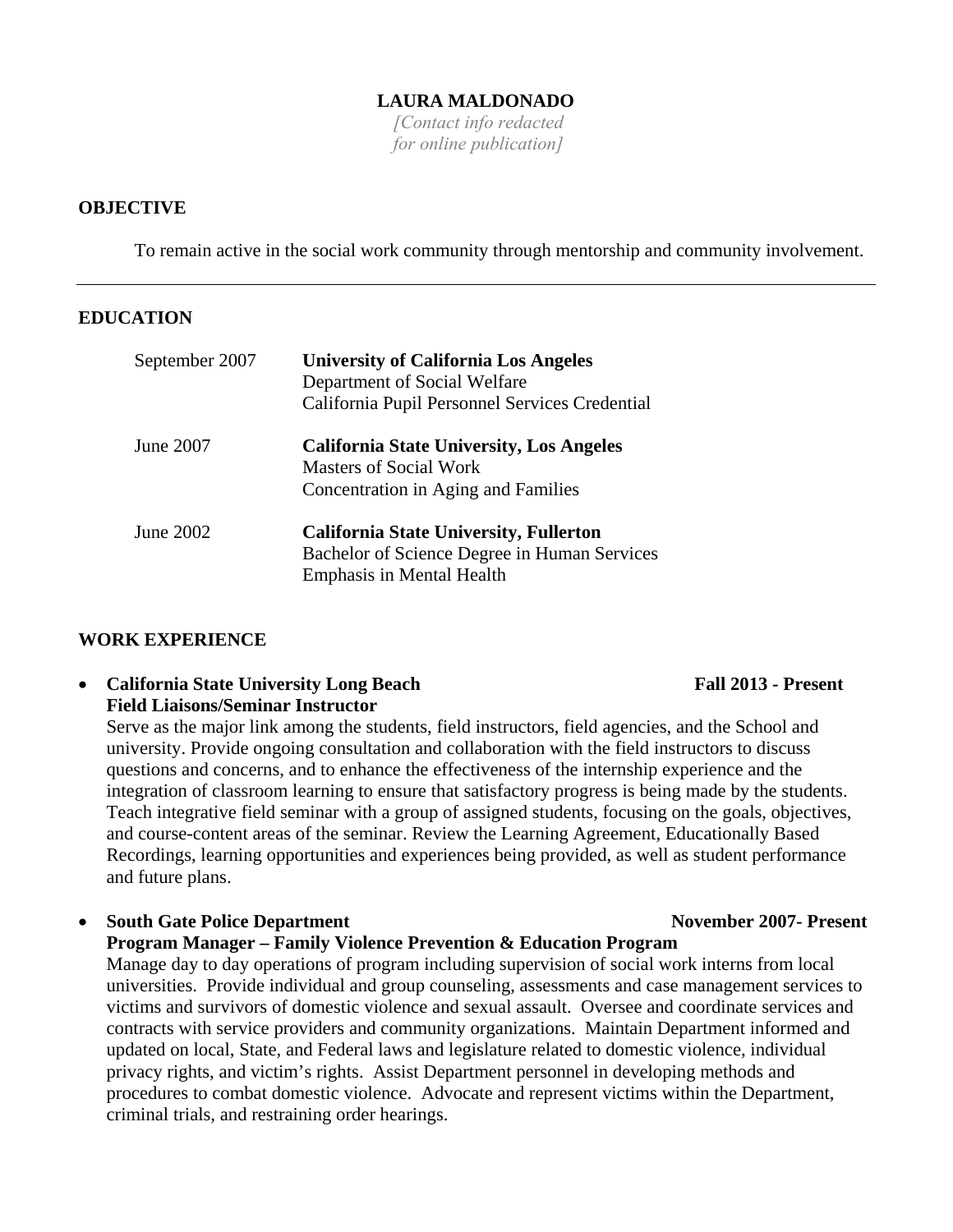-Member of the Departments' Trauma Support Team which works to recognizing post traumatic stress disorder, and how to debrief a critical incident. Members of this team mobilize when a critical incident occurs and provide Critical Incident care to the sworn and non-sworn employees involved.

# **Coordinator of Case Management Services**

Supervise case management team and coordinate all operations of the case management department in order to continuously meet funding requirements of grants from the City of Los Angeles, Department of Mental Health, and Department of Public Social Services. Maintain constant communication with community partners to ensure that subcontracting agreements are being adhered to. Developed and implemented standardized child passenger safety curriculum as required by funding source. Responsible for hiring and training new case managers on agency and program procedures including child abuse reporting and suicide assessment. Facilitate group supervision meetings and community meetings/trainings.

# **Administrative Assistant**

Prepare monthly and quarterly reports as required by funding sources, represent agency in a variety of City and community meetings, maintain confidential records on clients, assist in the training of new employees, create and maintain statistical records, developed forms and documents to facilitate record keeping and documentation in the program, assist in planning of community events, perform outreaches and presentations, coordinate and instruct car seat safety classes, and provided ongoing case management services.

• **1736 Family Crisis Center June 2001 – December 2002 Bilingual Case Manager**

Have initial contact with clients, complete initial intake paperwork, assess clients for specific mental health needs, and refer clients to inter and intra agency programs to assist clients overcome barriers. Develop comprehensive case management plan, update information on community resources, maintain contact with clients, and prepare a monthly statistical report.

### • **Orange County Youth and Family Services December 2000 – June 2001 Counselor**

Conducted initial intake and assessment of youth, provided support counseling for youth, maintained constant communication between parents, students, and administration, kept confidential records, provided case management as case progressed, worked in collaboration with the Orange Police Department (OPD) and the Orange Unified School District (OUSD), attended Individual Education Plan (IEP) meetings for students of OUSD, presented cases to the Student Attendance Review Board (SARB).

# • **Orange County Child Abuse Prevention Center December 1999 – October 2000 Program Assistant**

Supervised intern and volunteers, Co-facilitate summer teen group, created curriculum and taught basic computer classes to teenagers and seniors, headed a Spanish discussion group for women, kept statistical information for monthly report, performed community outreaches, provided resources and referrals.

# • **1736 Family Crisis Center January 2005 – November 2007**

# • **1736 Family Crisis Center January 2003 – December 2004**